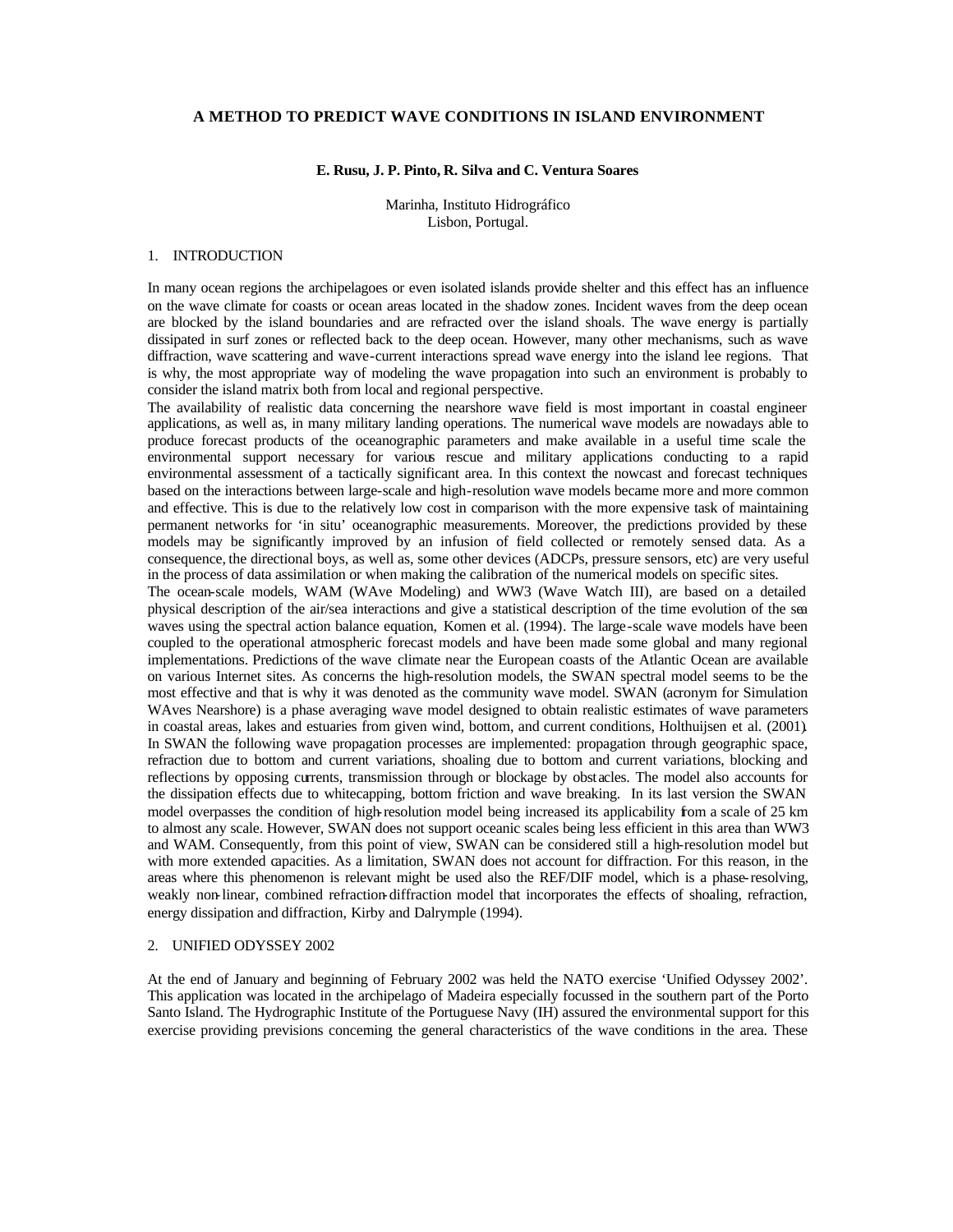forecast products were based on simulations with the SWAN spectral wave model. The initial forcing conditions, concerning the nowcast and three-day forecast from 12 to 12 hours, where provided by the 'Fleet Numerical Meteorology and Oceanography Center' (FNMOC). Thus the wave parameters came from the WW3 simulations while for the wind was considered the NOGAPS field data. The resolution of the WW3 simulations was of 0.92° in the north direction and 1.25° towards west. However, in the area of the Porto Santo Island this resolution was increased to 0.33° towards north and respectively 0.42° in the west direction. The WW3 spectra message format provided ahead of the spectra data, the following parameters: the position (latitude and longitude), the date-time and τ (forecast hour); significant wave height; maximum wave height; swell direction, height, and period; primary wave direction and period; secondary wave direction and period; wind wave direction, height and period; and white cap probability.

The SWAN simulations were performed both using directly the WW3 spectral files, as well as, parametric boundary conditions. In this last case was usually built a Pierson-Moskowitz spectrum using the WW3 output concerning the significant wave height the period (mean or peak) and the peak direction. The directional standard deviation considered was of about 17 degrees. This value is an average of the directional spreading computed as conventionally for pitch-and-roll buoy data, Kuik (1988). A special attention was paid to the processes and the phenomena associated with the depth-induced wave breaking. These would be a factor of interest in the coastal engineering applications because a great amount of the wave energy is finally dissipated in the nearshore regions determining the geometry and composition of the beaches and influencing the coastal structures and works. A good assessment for the surf-zone conditions it is particularly important also in the military landing operations. For these reasons and starting from the results of the linear theory associated with the SWAN output, were evaluated most of the breaking parameters as the location of the breaking line, the breaking type and the typical wave conditions when the breaking process is going to begin. The tidal effect, which may affect the coastline configuration and consequently some surf parameters, was also accounted.

Beyond the computational strategy and the solutions adopted, the participation to this NATO exercise was an opportunity to develop an original interactive computational tool with functions both for pre and post processing that can be used in any other site, either in island or continental nearshore. This interface denoted by TOTAL WAVE was designed using the MATLAB environment. It was devised in the spirit of the Delft3D package but focused more on the specificity of the coastal wave modeling and as a consequence allows a quick implementation of the model, making a link between the large-scale and high-resolution simulations. Its graphical and numerical outputs assure a better assessment and visualization of the parameters associated with the analysis of the wave conditions all along the process. Three interactive modules compose the interface following the natural succession of operations resulting from the procedure of joining together ocean-scale with high-resolution wave models. The first is for analyzing the large-scale environmental matrix, the second for processing of the bathymetric data and implementing the high-resolution area, and finally the third for postprocessing the model results in the output area.

# 3. THE ENVIRONMENTAL MATRIX FROM REGIONAL PERSPECTIVE

The archipelago of Madeira is located in the Atlantic Ocean about 500 km far from the North African coast and can be integrated approximately in a 1° length square centered with respect to a point with the co-ordinates  $(32.8°N, 16.8°W)$ . The passage from very deep to shallow water is made suddenly and therefore very strong gradients in terms of depth are present all over Madeira but especially in the vicinity of Porto Santo, which is the second big island of the archipelago (after Madeira itself) and it is located in the north-east part. The bathymetric configuration becomes even more complicate because of some small rocky islands that are surrounding the Porto Santo Island. The 'in situ' data sources placed at that time in the vicinity were a directional buoy in Funchal and a non-directional buoy in Caniçal, both situated in the southern side of the Madeira Island. However, the environmental conditions in the south of the Porto Santo Island, where the NATO exercise took place, are very similar with those from the Funchal area, where the buoy was located. This led to the idea of performing an indirect validation of the results by developing simulations in parallel with the SWAN model both for Porto Santo and Madeira. Finally the results concerning Madeira were compared with the correspondent buoy data.

A digital model for the ocean floor was used as bottom boundary condition. For the general assessment of the wave conditions in the area was first produced a bathymetric map of the archipelago using the geographical system and having a length of about 1.2° and step length of 1.5 km in both directions. This map can be seen in the figure bellow where can be also identified the data sources (WW3 nodes and buoys). Two different coarse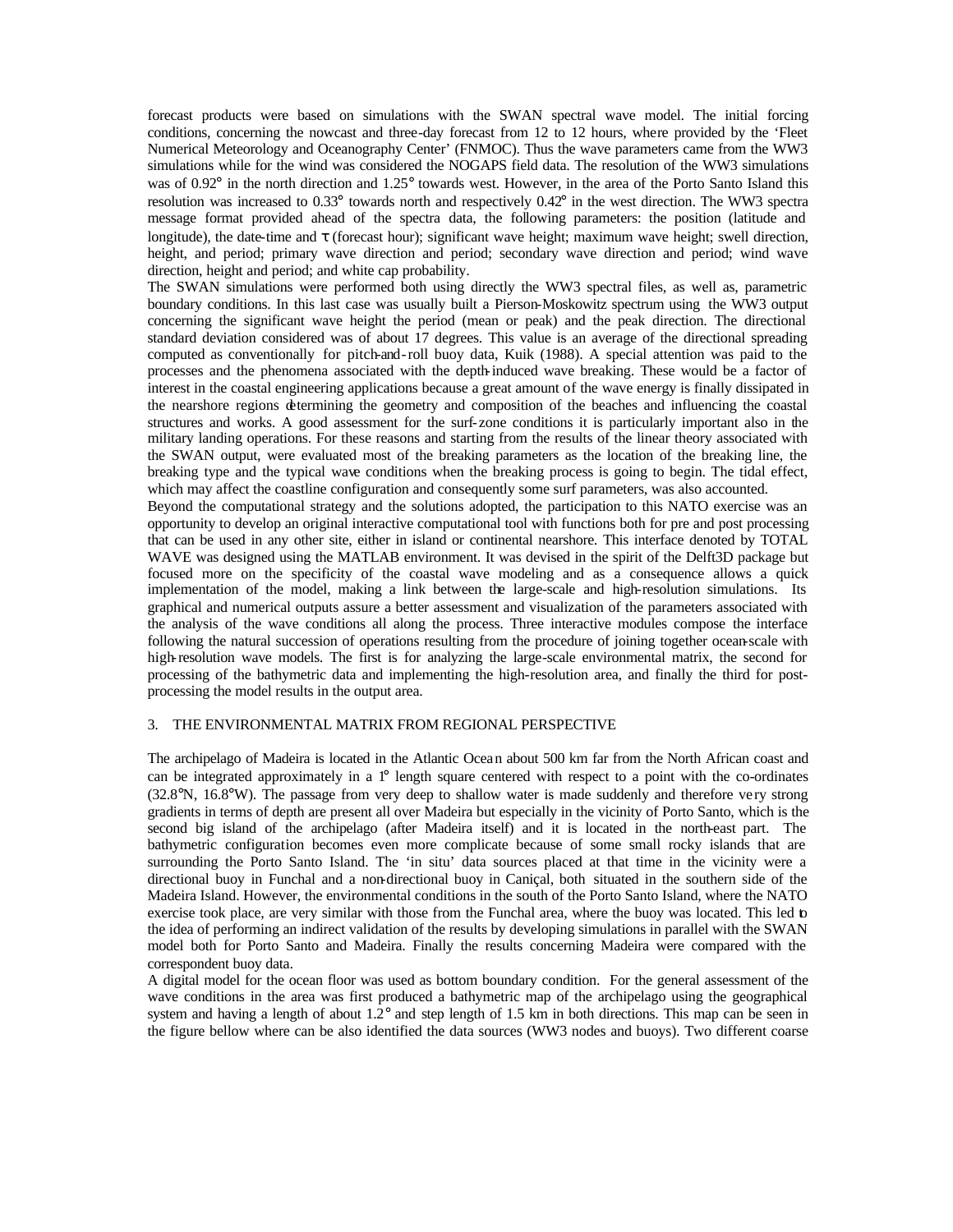bathimetric grids (formatted in Cartesian coordinates) were used for running SWAN, as a result of different bathymetric elevations. In the Porto Santo area this coarse grid has a resolution of 200 m while the highresolution grid step is of 50m. In the Madeira area, taking into account that the distances involved are greater, the coarse grid step is of 700 m while the high-resolution grid step of 100 m.



General view of Madeira archipelago – location of the data sources and bathimetric grids

In the wintertime usually the incoming swell is from W/NW with significant wave heights between 2.5 and 5 meters (greater in storm conditions). However, the area of interest is sheltered from the swell, and the combined refraction-diffraction phenomena are governing the physics of the wave propagation. Generally, in this period of the year the meteorological characteristics are dominated by the anticyclone from Azores, which is dislocated south from its usual position (between  $30^{\circ}$  N and  $40^{\circ}$  N). The atmospheric circulation in the area may become even more complicate because during the period November-February another anticyclone from Morocco (33° N) affects this region. As a consequence, it is difficult to define a specific wind pattern but strong winds often occur, leading in the sheltered sides of Porto Santo and Madeira to a random alternation between swell and wind in the dominant wave component. The large-scale ocean circulation is dominated in the area by the Canarian current, which follows the SW direction, its intensity being usually about 0.5 knots. The tidal currents are almost non existent in the southern side of Porto Santo.

In order to assure computational effectiveness the interface developed allows an automatic reading of the WW3 data providing a visualization of the environmental matrices in terms of wave vectors, wind vectors and wave periods in parallel both for the entire Madeira archipelago as well as for the high-resolution WW3 area (concerning the Porto Santo Island). Moreover, using the wind vector matrices are produced instantaneously the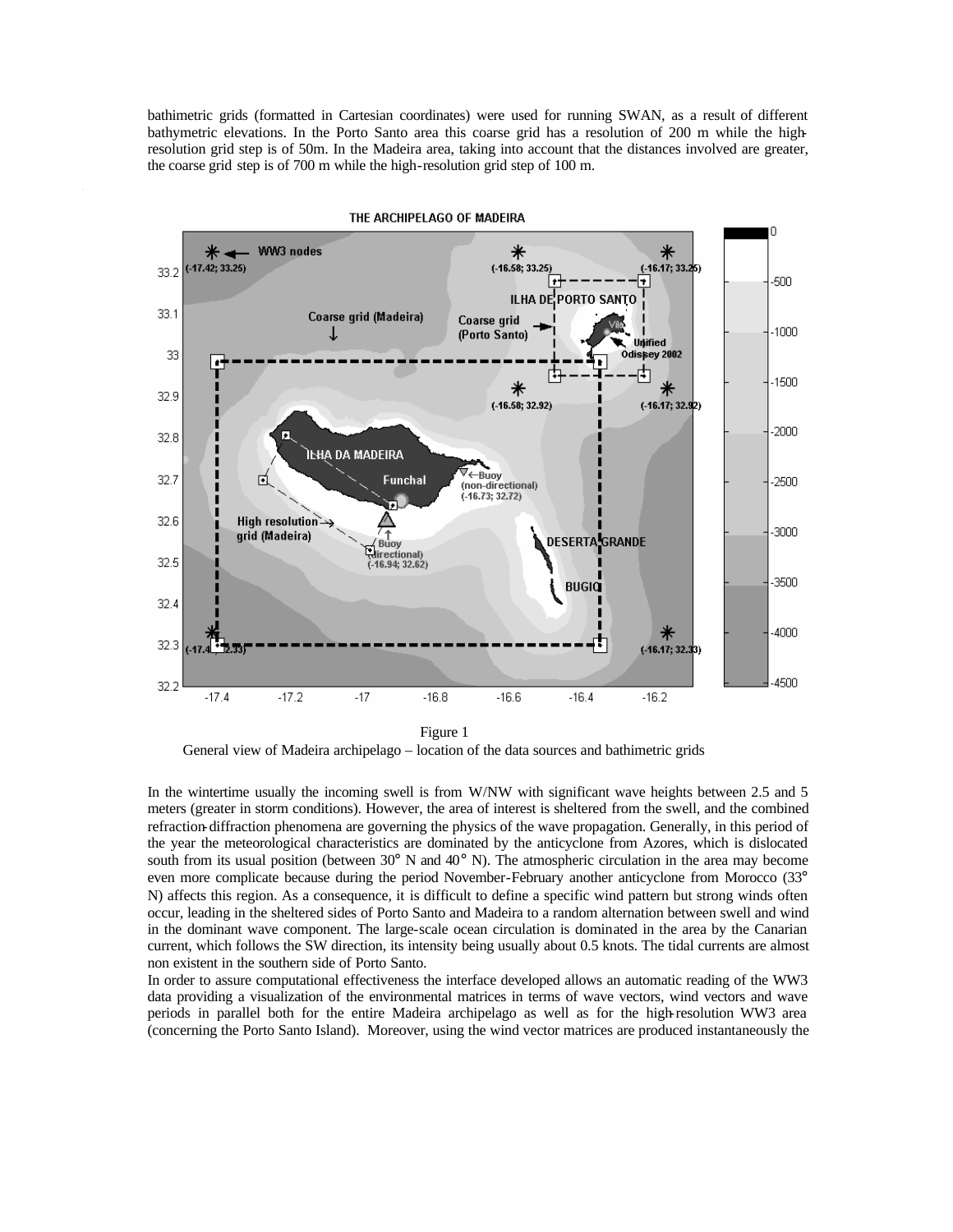SWAN format input wind grids, for both the sites analyzed (Porto Santo and Madeira Islands). At this stage, the interface provides also the available data concerning the 'in situ' sources as well as the spectral shape for each WW3 node at the moment of analysis.

# 4. THE COMPUTATIONAL STRATEGY

The two areas considered are similar even that in the vicinity of the Porto Santo Island the bathymetric gradients are stronger inducing less convergence and definitively requesting more computer time. This especially when activating the triads wave-wave interactions and the exponential growth of wind.

Several series of simulations with the SWAN model were performed to characterize (nowcast) and on the other hand for providing forecast products concerning the dominant features of the arriving waves in the nearshore. For both the cases was adopted the solution of a sequence of two nested runs where the boundary conditions of the second run were retrieved from the first run, performed on a larger area called the coarse run.

In Madeira the SWAN coarse domain had 105 kilometers in the direction pointing east and 75 kilometers in the direction pointing north, with the spatial resolution of 700 meters in both directions (this resolution being in direct relationship with the bathymetric elevations). In this way was covered not only the Madeira area but also the islands Deserta Grande and Bugio located in the south-east side of the archipelago. The fine domain for this case is rotated with 330 degrees counterclockwise from the coarse one and had a computational grid with the length of 36 kilometers (with a 300 meters grid step) in x-direction and 15 kilometers (with a 100 meters grid step) in y-direction. The directional buoy of Funchal is located in the eastern side of this domain and the results of the SWAN simulations were 'a posteriori' compared with those registered from the buoy. These comparisons were made mainly in terms of significant wave height, period and direction.

As regards the Porto Santo Island, which was in fact the field of the exercise, the SWAN coarse domain had 35 kilometers in the direction pointing east and 33600 kilometers in the direction pointing north. The spatial resolution was of 200 meters in both directions (this being also in direct relationship with the existent bathymetric elevations). Finally the SWAN fine domain in this case was rotated 45 degrees counterclockwise and had a computational grid with the length 9 kilometers (200 meters step) in the x-direction and 7 kilometers (50 meters step) in the y- direction. For all domains the directional resolution was of 10 degrees covering all the directional range, while the frequency range had 35 frequencies from 0.05 Hz to 0.5 Hz.

The strategy used in the physical parameterization of the simulations was to balance between computational efficiency and numerical accuracy. For this reason the physics is slightly different in the two SWAN runs (the coarse and the high-resolution runs), following in some sense the process of wave generation described by the mechanism of Miles-Phillips. Thus the coarse runs of the model were made in the third-generation mode considering only the linear growth of wind. The more efficient growing mechanism proposed by Miles operates on waves already present and involves an interactive coupling between wind and waves. For this reason in the second run was supposed the third-generation mode considering also the exponential growth of wind. The quadruplet wave-wave interaction, as well as, the dissipations due to whitecapping and depth-induced wave breaking were activated in both runs while the triad wave-wave interaction, which is more time consuming, was usually accounted only in the high-resolution run. The domains used in Porto Santo as well as some wind and swell patterns are presented in figure 2.

For the case of Porto Santo, where the diffraction effect might be more significant than in the first case, was developed an alternative scheme by using also some results from REF/DIF simulations. However the problem of nesting REF/DIF with SWAN is still under development being not completely solved. That is mainly because the REF/DIF model was thought even from the very beginning as a final nearshore stage of the modeling effort for regions where refraction effects and bathymetric interaction are strong and occurring over short distances. Consequently the model requests an extremely high resolution. The solution that was adopted in order to overpass this problem and to account for the propagation of the diffraction effect on larger scales was to interpose a REF/DIF simulation between a sequence of two SWAN runs. In SWAN the nesting procedure means to generate the boundary conditions on the high-resolution area by a previous run on a larger area called the coarse one. This means that the first run provides the 2D spectrum in all the points of the computational grid located on the boundary. The main idea concerning the suggested treatment is to replace in the area affected by diffraction the spectrum given by the SWAN coarse run with a spectrum generated by a REF/DIF run. By this infusion of spectrum it is performed actually a SWAN run which is nested both in SWAN and in REF/DIF, passing in this way the REF/DIF scale limitations and accounting for the diffraction contribution in larger areas.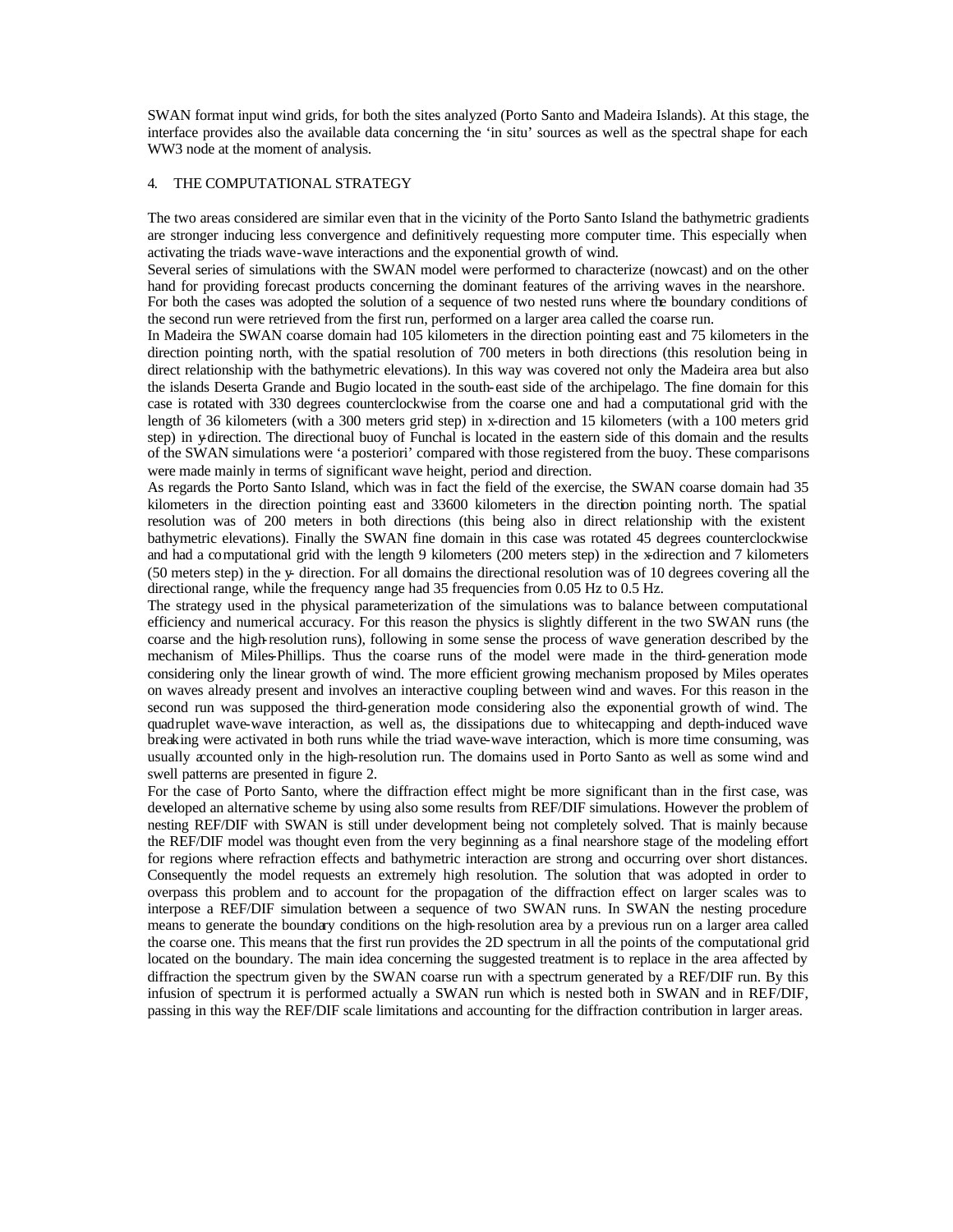Moreover a simpler way (but less accurate) would be to built a theoretical 2D spectrum starting from the approaches obtained by using the diffraction diagrams from the Shore Protection Manual. In this case, when accounting for diffraction, was also performed a second coarse run in the vicinity of the left side edge of the island having an increased resolution than the first coarse run.



Figure 2 Description of the computational strategy adopted for the Porto Santo area

The interface developed can provide at this level the results concerning the coarse runs either in Porto Santo and Madeira, emphasizing on the field distribution of the wave and wind vectors. The analysis can be made in parallel for the both the sites and for as much cases (in terms of time localization) as they are needed to be seen all together. Thus in figure 3 is presented an example of wave propagation in Porto Santo while in figure 4 the corresponding case for Madeira.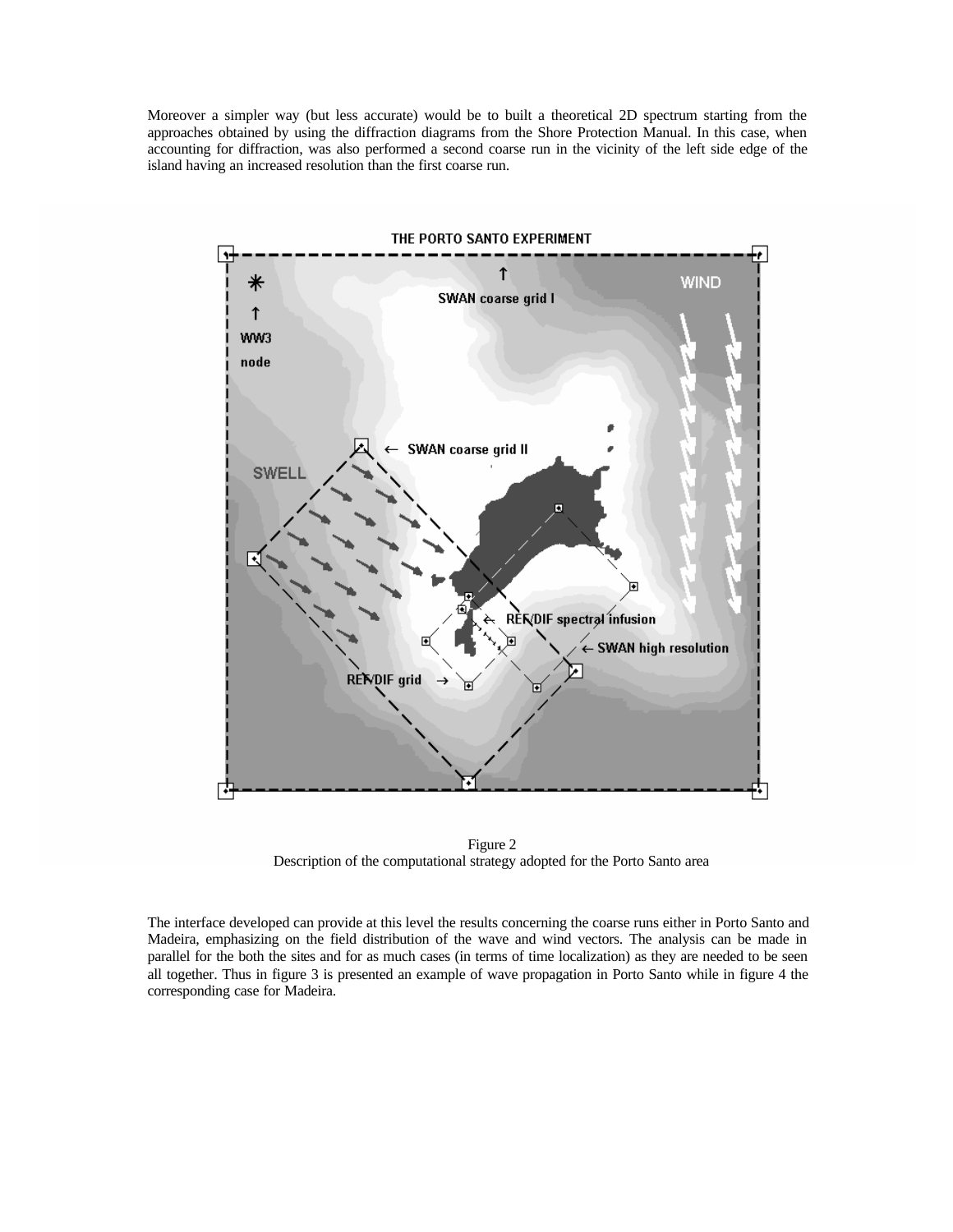

Figure 3 Wave propagation and wind field – Porto Santo: 2002-January-30 - 12.00



Wave propagation and wind field – Madeira: 2002-January-30 - 12.00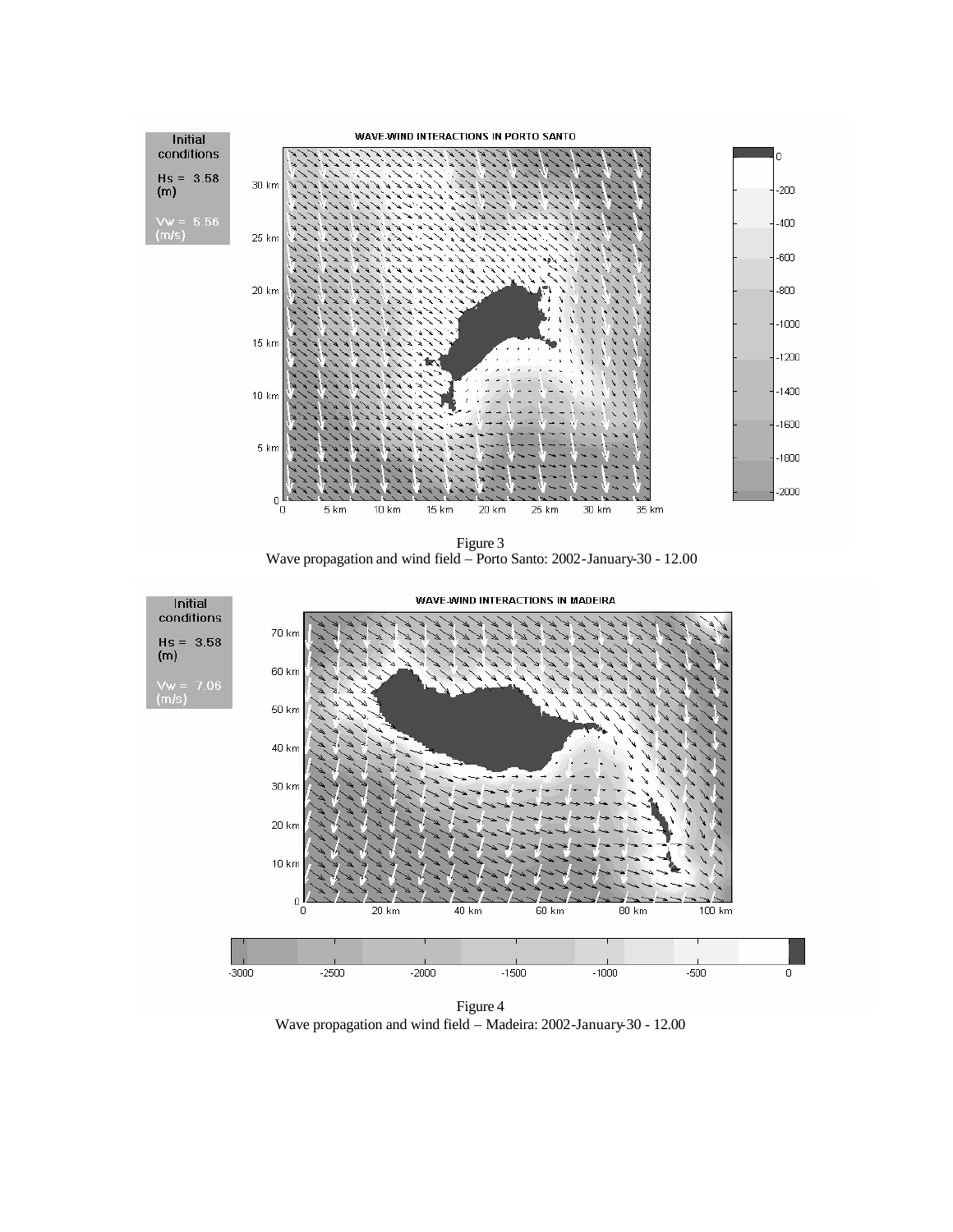### 5. THE TREATMENT OF THE BATHYMETRIC DATA

The second module developed concerns the sequential treatment of the bathymetric data in the nerashore, either of islands or continental coasts. The main functions of this pre-processing component are to visualise bathymetries, to generate and reshape grids and on the other hand to plot bathymetric maps and design isomaps.

Usually the measured bathymetry is provided in a three-column file giving the x and y co-ordinates versus the water depth. These data are transformed into a grid-file using the standard interpolation methods and defining the limits in the geographical space as well as the number of grid points in both directions. Once this phase being accomplished the bottom file is transferred into Matlab. The parameters required are the co-ordinates of the origin, the number of meshes (one less than the number of grid points) and their lengths in x and y directions. The first facility introduced by this module is to visualise the spatial bathymetric grid. From this point the next sequence is to provide the bathymetric map of the area, where the land is coloured in brown and the water in various nuances of blue according to the corresponding depth (darker as the depth is increasing). This process is made automatically from the bathymetric grid, however in order to be used for any bottom configuration it was introduced a coefficient (denoted as the shore coefficient). By this coefficient the brown in the colormap is scaled to zero (or a given value) level of the water depth.

After generating the bathymetric map of a larger-scale area can be selected the high-resolution area by using the reshape command. The inputs for this command are the co-ordinates of the new origin, the number of meshes and their length in each direction and the angle of rotation (which is the angle between the initial x axis and the corresponding x axis of the reshaped grid measured counter clockwise). Once introducing this data the new site will be marked as a red rectangle located in the initial field. Obviously, since the resulting bathymetry is obtained by interpolation, the area where is going to be generated the reshaped grid has to be completely enclosed in the initial one. After the location and the characteristics of the new area were defined, the succession followed will be exactly the same as before, first generating the spatial grid and then, via a new shore coefficient, the bathymetric map. Moreover in this final stage can be designed also an isomap, that is a map where the colormap is set by 10 pre defined isolines (and not automatically as in the bathymetric map). For the case of oceanic island (as both Porto Santo and Madeira are) it was introduced the possibility of defining each isoline. In the case of the Porto Santo Island the isolines defined are at 10, 20, 50, 100, 200, 400, 500, 1000, 1500 and respectively 2000 meters. The reason for deigning an isomap it was that this was considered more appropriate than the bathymetric map for the post-processing phase. It was also introduced as a final step in this phase of pre-processing the option of saving the configuration. By this command the bathymetric grid is send, already processed in the adequate format, to the model, while the defined isomap will be saved and sent to the post-processing phase.

# 6. POST-PROCESSING FACILITIES IN THE HIGH RESOLUTION AREA

After running the model in the high-resolution area, its outputs are processed by a special computational environment, which makes available in real time, and in a user-friendly way, the main wave parameters both in the nearshore and surf zones. As a rule any numerical model provides the outputs requested by the user from the ones that are available. In SWAN this outputs can be divided into three categories: scalars, vectors (usually 2D) and spectral variables (which are described each one by a matrix defined in the space frequency-direction). Besides the grid point co-ordinates and the corresponding depth, the main scalar parameters computed were: the significant wave height *(Hs)*, the wave period *(TM01)*, the wave direction  $\bf(q)$ , the wavelength *(Wl)*, the wave steepness *(Ste)*, the energy dissipation per unit time *(Diss)*, the no rmalized frequency width of the spectrum *(Fspr),* the directional width of the spectrum *(Dspr)* and the bottom velocity *(Ubot)*. The main vectors available are the wave forces *(Fw)*, the energy transport vector *(Tr)* and the wind *(Vw)* and the current *(Vc)* velocities (the last two vectors are the result of interpolation from the input grid)*.* By joining the significant wave height to the wave direction can be also generated the so-called wave vector field. Once being established the frequencies of the spectrum, the 1D spectrum in a point is a vector that gives the variance densities  $(m^2/Hz)$  for the corresponding frequencies. The 1D spectrum was computed along lines parallel with the y-axis of the computational grid (i.e. quasi parallel to the shoreline). A matrix having the number of rows equal with the number of frequencies and the number of columns equal with the number of directions considered gives the 2D spectrum in a point. The elements of this matrix will be the corresponding values of the variance density  $(m<sup>2</sup>/Hz$  rad). The 2D spectrum was computed only in points and from these points it was built a line normal to the shore.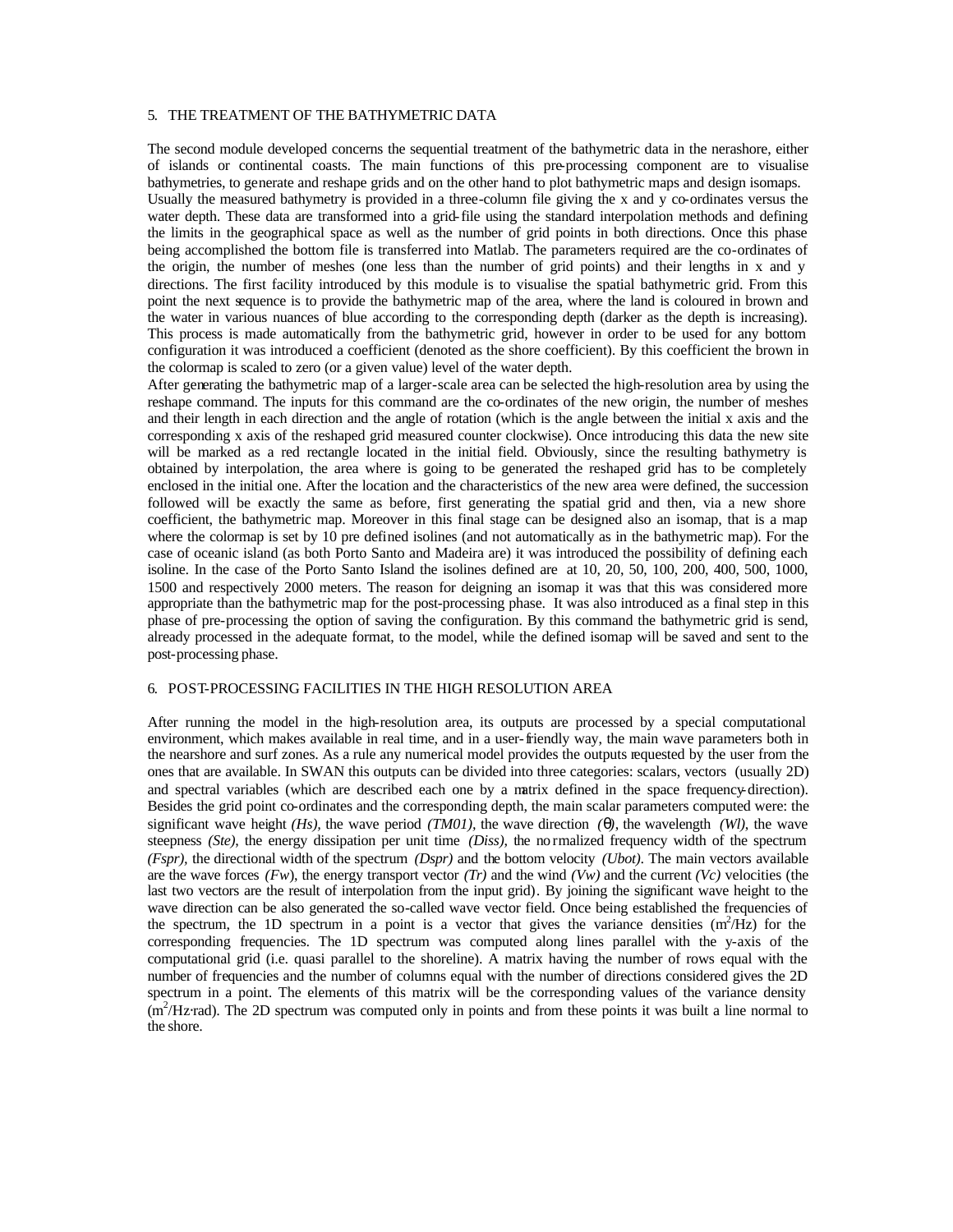Since can work also as a database, the post-processing module has in the top of its hierarchy the site. The setting of the area is controlled by the same global variables that are defined in the pre-processing stage. These are the co-ordinates of the grid origin and the length of the grid in x and respectively y directions for both cases (coarse and fine runs). All the bathymetric data are loaded directly from the pre-processing tool where was defined and configured the computational grid for running the model. Other global variables characterising the computational grid are: the length of the grid in frequency space, the length of the grid in directional space, the number of meshes in frequency space and the number of meshes in directional space. Once the site has been set the next option is to choose the case which is going to be analysed. MATLAB associates to each variable in its workspace a matrix and if the grid variables are already delivered by SWAN in a matrix form, the spectral files describing the 1D or 2D spectrum are reconverted into matrices by special subroutines. After loading the case data it is displayed the command window for the selected site.

The actions are controlled by UI-commands. The functions of these commands are to start and control the simulations but there are also some other options as opening html info files, changing the case or the site and developing cumulative or parallel analyse. The simulations are generated by quasi-independent sub-modules, which allow a sequential analysis. As a rule the sub-modules were activated by UI-menu commands while the simulations inside each sub-module were performed using the UI-control commands. First it is available a command that gives in one window all the general characteristics of the high-resolution area. An example is showed in figure 5 referring at the same time moment as figures 3 and 4.



Figure 5 General description of the wave conditions in the high-resolution area South of Porto Santo: 2002-January-30 - 12.00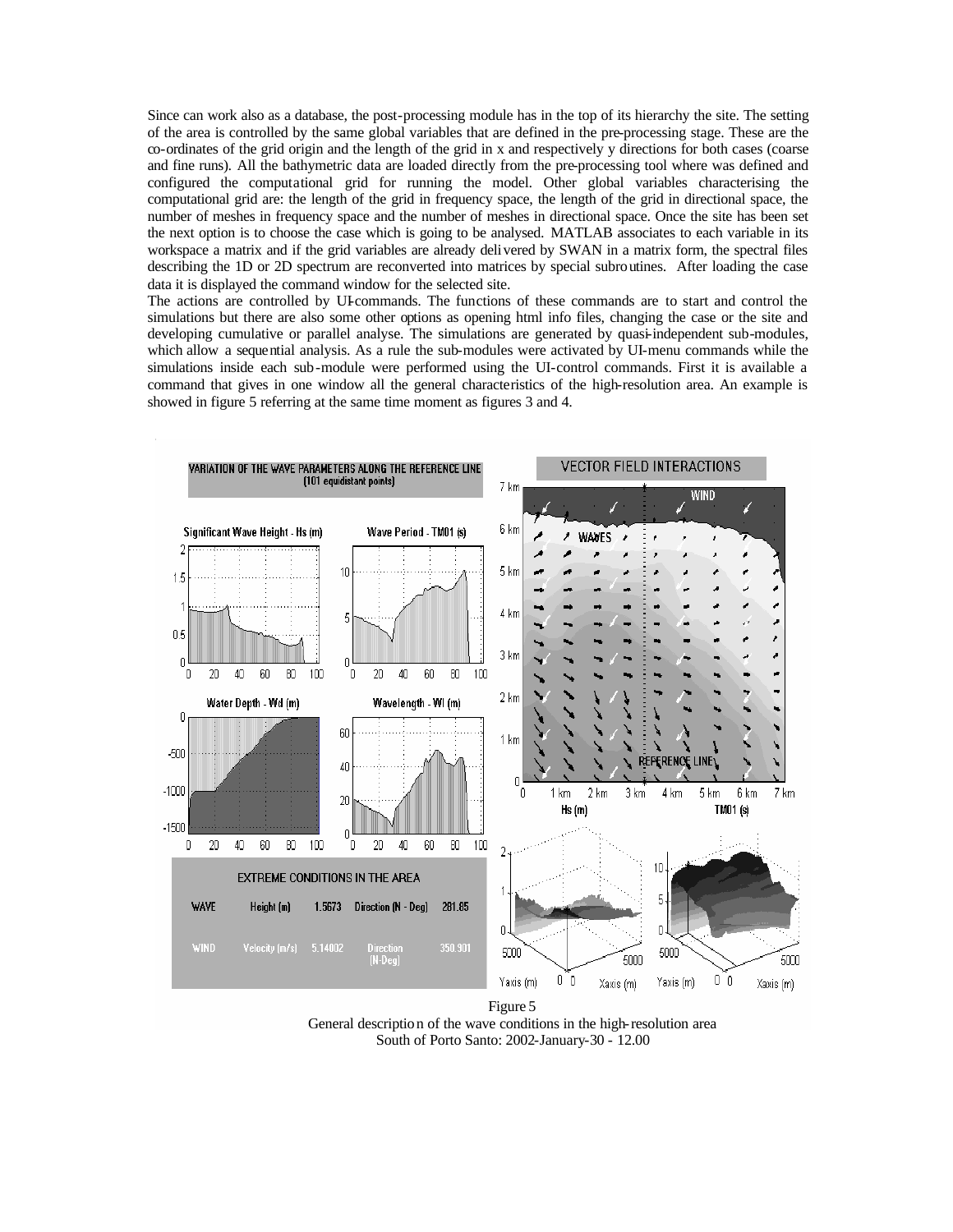In this figure are represented the wave and wind vectors. Alternatively can be visualised also the energy transport, the wave forces and the currents (if present and accounted for them). In the same area it was defined also a reference line, which makes a transversal section through the area (and which can be relocated if necessary. In the left side of the figure are represented the variations of the main wave parameters along the reference line (significant wave height, period, depth and wavelength). The maximum values of the wave and wind are given in the left side of the window while in the right side are represented also the global distributions of the significant wave height and period in the area.

The local data assessment is made using the map of the area and selecting a point, line or isoline. After selecting the location this will remain marked in the ocean field. In the case of a point (figure 6) are provided the significant wave height the period and the local water depth versus the maximum values in the field. It is also represented the wave direction using the Nautical convention, (i.e. the direction where the waves come from, measured clockwise from geographic north). In the case of the lines, or isolines (figure 7), the wave direction is figured directly on the map in some points along the line. It is also given the distribution of the wave height, period, depth and wavelength along the respective path.



Figure 6 Assessment of wave data in a point - South of Porto Santo: 2002-January-30 - 12.00



Assessment of wave data along an isoline - South of Porto Santo: 2002-January-30 - 12.00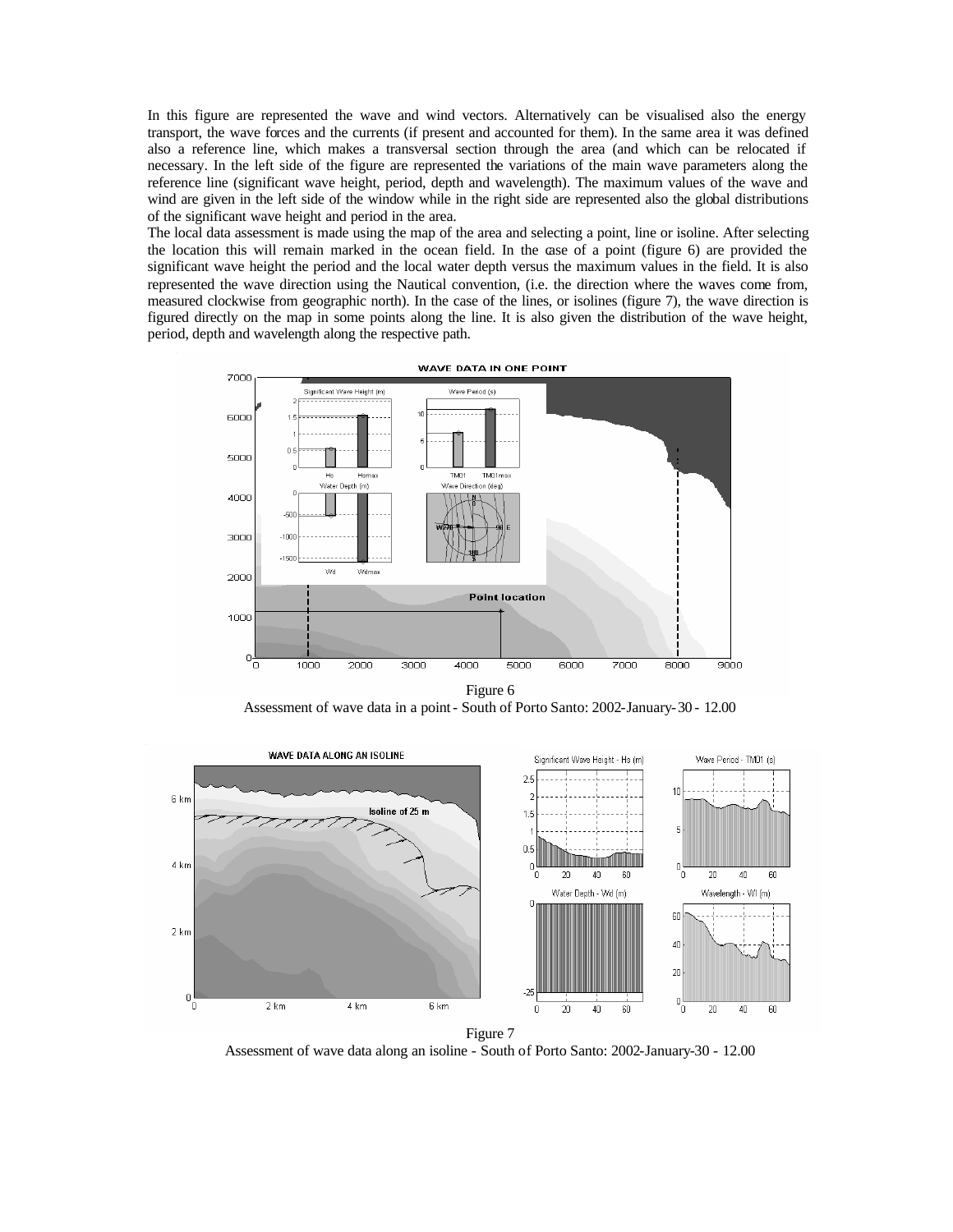### 7. AN ESTIMATION FOR THE BREAKING PARAMETERS

For estimating the process of wave breaking SWAN, uses the spectral ve rsion of Eldeberky and Battjes (1996), expanded to include directions. There were tested three methods for the breaking line identification. The first takes into account the variation towards the shore of the significant wave height and the fact that a local maximum in the variation of the wave height marks the initiation of the breaking process. In terms of energy dissipation the breaking process is associated with a significant increase while the third method takes into account the breaking ratio, which is the ratio between the breakers significant wave height and the breakers depth. The results provided by this methods were rather different and finally was adopted the last method taking into account that all the SWAN simulations were performed using the standard default conditions, that is a constant breaking ratio (0.73). The window providing the breaking characteristics can be seen in figure 8.



Figure 8 Estimation of the surf-zone conditions - South of Porto Santo: 2002-January-30 - 12.00

Once the breaking line is identified can be evaluated the wave data along its points. In the left-hand side of figure 8 are presented some characteristics of the breaking as the variation in relationship with the shore of the distance where is initiated the wave breaking and the distributions of the significant wave height and the depth on the breaking line. The number of wave fronts in the surf was estimated from the relationship:

$$
\sum_{i=1}^{Nf(j)} C(j) T_S(j) \approx S_W(j)
$$
 (1)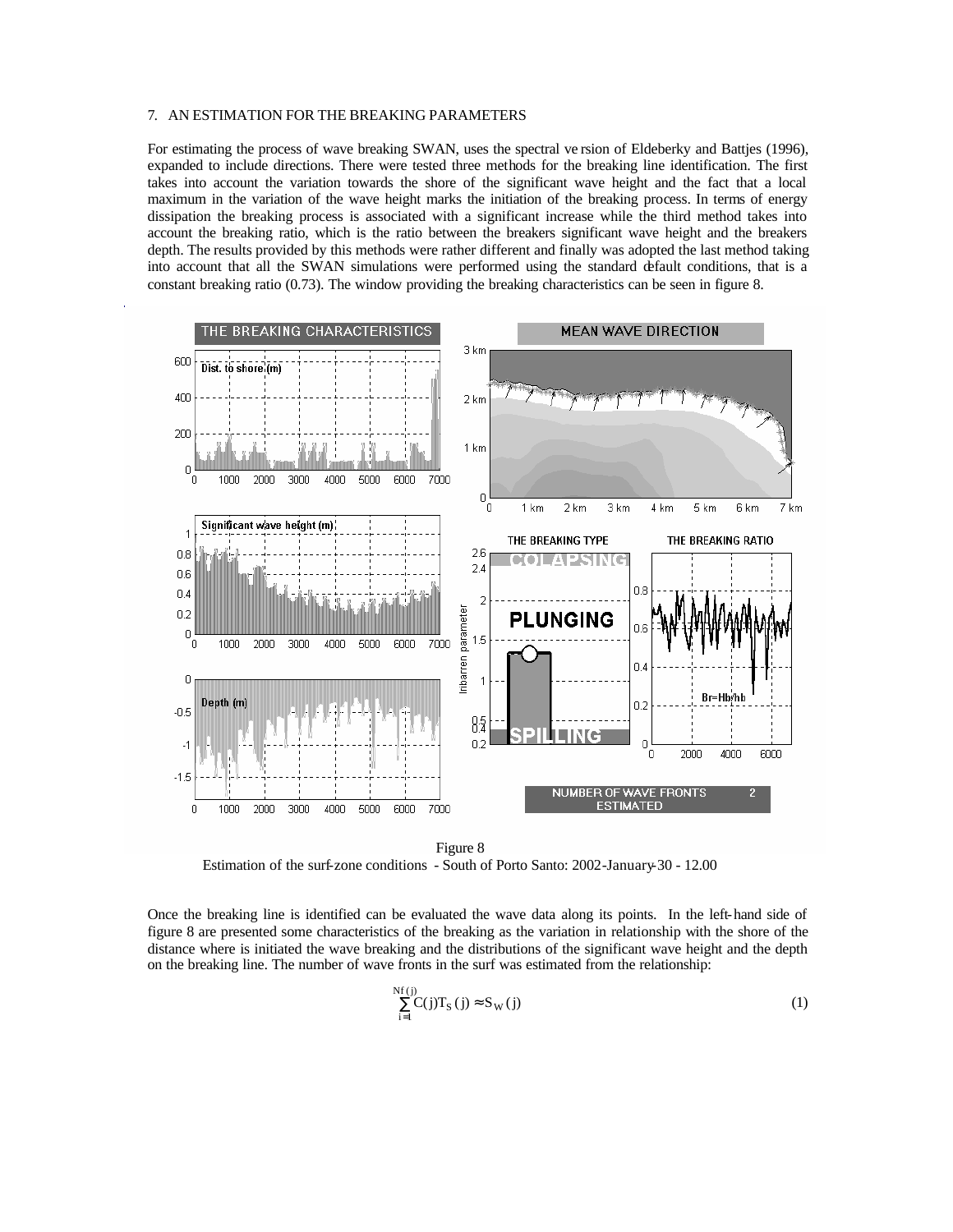$j -$  is the index of the point number on the breaking line; Nf(j) - is the number of fronts; C(j) - is the celerity computed with the relationship given by Thornton and Guza (1983):

$$
C(j) \approx 1.15 \sqrt{gh_b(j)},\tag{2}
$$

with  $h_0(j)$  the water depth.  $T_S(j)$  - is the wave period in the surf and  $S_W(j)$  - is the surf wideness. The breaker-type prediction used the deep-water form of the Iribarren number  $\xi_{\infty}$ , which combine the beach slope S with the wave steepness.

$$
\xi_{\rm b} = \frac{S}{\left(H_{\rm b}/L_{\infty}\right)^{1/2}}\tag{3}
$$

In reference to this parameter the breaking-type classification is the following, Komar (1998):

$$
\xi_{\infty} \le 0.4 - \text{spilling } ;
$$
  
\n
$$
0.4 < \xi_{\infty} \le 2.4 - \text{plunging } ;
$$
  
\n
$$
2.4 < \xi_{\infty} \le 3.1 - \text{collap sin g};
$$
  
\n
$$
\xi_{\infty} > 3.1 - \text{surging } .
$$
  
\n(4)

The wave-induced currents in the nearshore, which might be also an important factor that influences the landing operations, were not specifically estimated. However, were computed the wave forces in the surf and their long shore components might be an indication regarding the possibility of the occurrence for these currents. In this respect the data analysed showed a very small probability concerning the existence of the long shore currents in the period analysed.

### 8. SOME FINAL CONSIDERATIONS

The predictions concerning the nearshore and surf-zone wave conditions provided in Porto Santo for the NATO application Unified Odyssey 2002 were in general in good concordance with the 'in situ' observations made during the exercise. Moreover the indirect validation made by running simultaneously (and with the same physical parameterization) the SWAN model in the region of the Madeira Island gave an extremely good correspondence with the data registered by the buoy from Funchal. However, the buoy data were available only for the last three days of the exercise. Of course an essential factor that has to be mentioned is the good accuracy of the WW3 forecast provided by the 'Fleet Numerical Meteorology and Oceanography Center' in the referred period.

The pure refraction scheme (WW3 – SWAN coarse run – SWAN high-resolution) was found computationally effective and gave a good characterization as regards the general wave conditions, either in the nearshore and surf-zone. The more sophisticated diffraction accounting scheme (WW3 – SWAN coarse run – REF/DIF -SWAN high-resolution) is still under development being not yet completely operational from computational point of view. However, the solution adopted for the high-resolution SWAN run of replacing, in some points on the boundary, the genuine spectra with spectral representations accounting for diffraction seems to provide in some cases more relevant information for the description of the wave propagation phenomena in the nearshore. The exercise from Porto Santo was also a starting point for further studies based on numerical models concerning the wave conditions in the Madeira archipelago. In this case it was changed also the initial objective passing from providing a few days wave forecast for the Southern part of the Porto Santo Island to more complex studies regarding the medium to long term wave climate in the sheltered part of the Madeira Island. Finally an important outcome resulting from the work presented herewith is the interactive interface developed which is going to be a useful tool in coastal wave modeling.

#### 9. ACKNOWLEDGEMENTS

The Fleet Numerical Meteorology and Oceanography Center is gratefully acknowledged for making available the WW3 data while the Instituto Hidrográfico of the Portuguese Navy (IH) for the bathymetric and buoy data. The work presented is a contribution for two projects developed in IH. These are PAMMELA2 (Nearshore Wave Forecasting Spectral Models and Data Assimilation) supported by grant PDCTM/P/MAR/15242/1999 from the Portuguese Foundation for Science and Technology and "Implementação de Modelos Oceanográficos